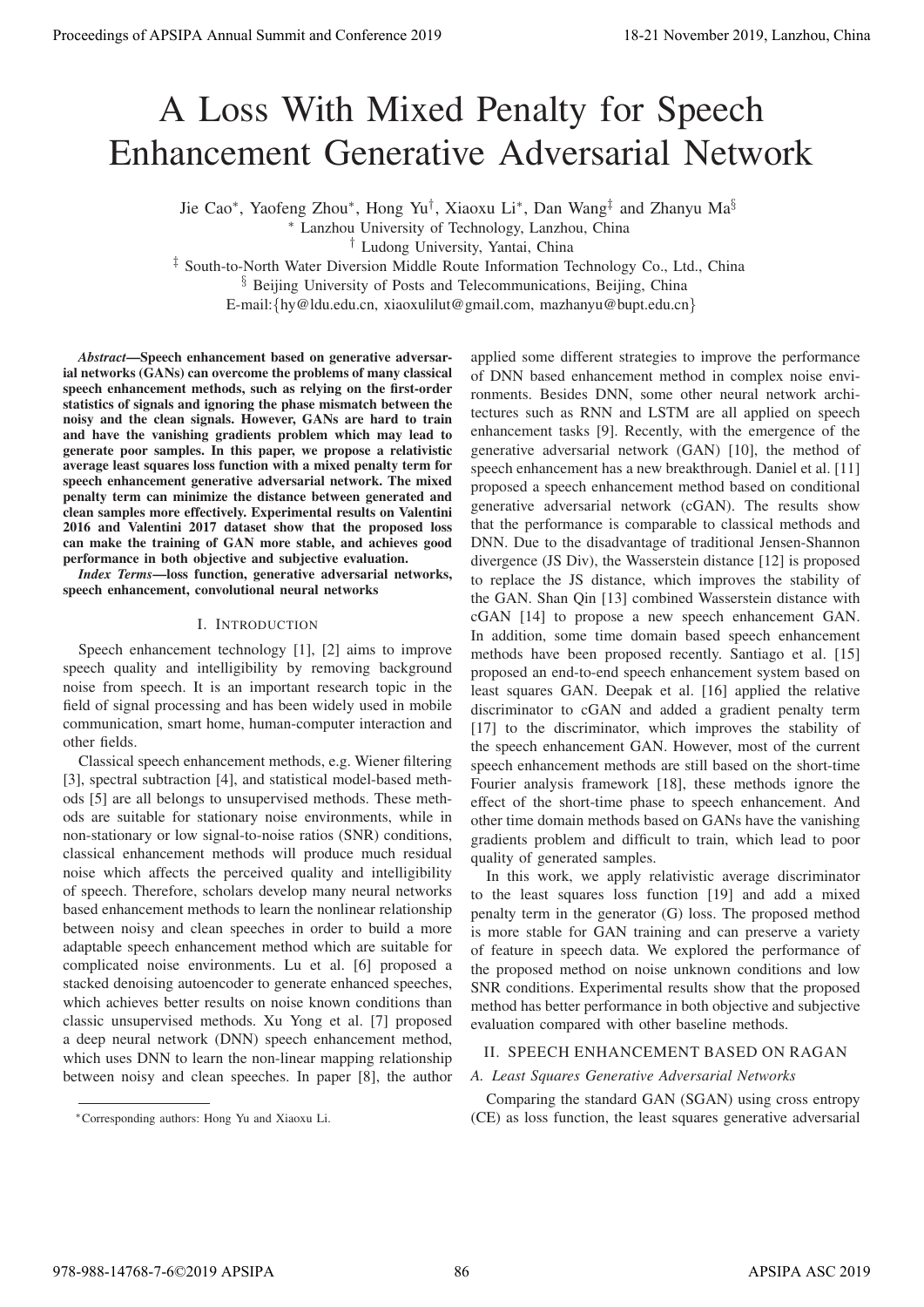network (LSGAN) is more stable for network training and can generate samples with better quality. In LSGAN, a novel least squares loss function which minimizes the euclidean distance between the distribution of generated samples and real samples is proposed to replace the classical CE loss function. The LSGAN loss functions are defined as follows:

$$
L(D) = \frac{1}{2} E_{x \sim r(x)} [(D(x) - 1)^2]
$$
  
 
$$
+ \frac{1}{2} E_{z \sim f(z)} [(D(G(z)))^2],
$$
 (1)

$$
L(G) = \frac{1}{2} E_{z \sim f(z)} [(D(G(z)) - 1)^2],
$$
 (2)

where D and G are discriminator and generator respectively, x is real sample, z is random noise vector and  $G(z)$  is generated sample; 1 and 0 are the labels of the real and generated samples.

#### *B. Relativistic Average Generative Adversarial Network*

In the SGAN, the probability of real samples being real will not decrease as the probability of fake samples being real increases, which may affect the validity of the JS Div calculation and contradict the prior knowledge. To solve this problem, the relativistic average generative adversarial network (RaGAN) [20] is proposed. Instead of computing the distance between discriminator/generator outputs to ground truth labels, the objective function of RaGAN evaluate the probability of the given real samples is more realistic than fake samples, which significantly improve the stability of GANs and the quality of generated samples. With the objective functions are:

$$
L(D) = E_{x \sim r(x)}[f_1(D(x) - E_{z \sim f(z)}D(z)] +
$$
  
\n
$$
E_{z \sim f(z)}[f_2(D(z) - E_{x \sim r(x)}D(x))],
$$
\n(3)

$$
L(G) = E_{x \sim r(x)}[g_1(D(x) - E_{z \sim f(z)}D(z)] +
$$
  
\n
$$
E_{z \sim f(z)}[g_2(D(z) - E_{x \sim r(x)}D(x))],
$$
\n(4)

where  $f_1, f_2, g_1, g_2$  are scalar-to-scalar functions.

## *C. The Proposed Loss*

In this work, we design the speech enhancement GAN by using the convolutional neural network [21] which is an end to end system and can extract feature from time domain. In order to make the training of the model be more stable and improve the quality of generated samples, we apply the relativistic average discriminator to the least squares loss functions. Besides, some extra input  $\tilde{x}$  are added to G and D to perform mapping and classification. The objection functions are:

$$
L(D) = \frac{1}{2} E_{x, \tilde{x} \sim r(x, \tilde{x})} [(D(x, \tilde{x}) - E_1 - 1)^2] +
$$
  
\n
$$
\frac{1}{2} E_{z \sim f(z), \tilde{x} \sim r(\tilde{x})} [(D(G(z, \tilde{x}), \tilde{x}) - E_2)^2],
$$
\n(5)

$$
L(G) = \frac{1}{2} E_{z \sim f(z), \tilde{x} \sim r(\tilde{x})} [(D(G(z, \tilde{x}), \tilde{x}) - E_2 - 1)^2] + \frac{1}{2} E_{x, \tilde{x} \sim r(x, \tilde{x})} [(D(x, \tilde{x}) - E_1)^2],
$$
\n(6)

with

$$
E_1 = E_{z \sim f(z), \tilde{x} \sim r(x)} [D(G(z, \tilde{x}), \tilde{x})], \tag{7}
$$

$$
E_2 = E_{x, \tilde{x} \sim r(x, \tilde{x})} [D(x, \tilde{x})], \tag{8}
$$

where  $E_1$  and  $E_2$  are the average of real samples and fake samples in a training batch, respectively.

In the loss function of G, we add a mixed penalty term consisting of  $L_1$  norm and mean square error (MSE). In the experiment, we found that the mixed penalty term can improve the quality of generated speeches and be more effective than only  $L_1$  norm added. The distance between generated and real samples can be minimized by adjusting the hyper-parameters of  $L_1$  norm and MSE.

$$
L_1 = ||G(z, \tilde{x}) - x||_1.
$$
 (9)

$$
L_{MSE} = \frac{1}{N} \sum_{i=1}^{N} (G^{(i)}(z, \tilde{x}) - x^{(i)})^2.
$$
 (10)

Finally, the G loss becomes

$$
L_{our}(G) = L(G) + aL_1 + bL_{MSE},\tag{11}
$$

where  $a$  and  $b$  are hyper-parameters that control  $L_1$  norm and  $L_{MSE}$ .

## III. EXPERIMENTAL SETUP

*A. Datasets*

To evaluate the performance of our method, we use the same Valentini 2016 dataset [22] as the SEGAN [15]. The dataset includes 30 speakers (11572 utterances) where 28 speakers are used as train set and the utterances of the other 2 speakers are used as testing. In order to generate the noisy training set, we consider 40 different noise conditions with 10 types of noise (two artificial noise and eight real noise collected from the DEMAND [23]) and four different SNRs (15, 10, 5, and 0dB). Every training speaker has approximately 10 different sentences in each condition. The noise conditions of the test set are different from the training set. We consider 20 different noise conditions with five types of noise from the DEMAND and four different SNRs (17.5, 12.5, 7.5, and 2.5dB). Every test speaker has approximately 20 different sentences in each condition. Proceeding of APSIPA Annual Summit at Co-Fis-a-2019<br>
The station of the station of the station of the station of the station of the station of the station of the stationary of the stationary in the stationary of the stati

To evaluate the performance of our method at low SNR conditions, we select two speakers from Valentini 2017 dataset to make another test set. There are 20 different noise conditions are considered where includes five types of noise from the DEMAND and four different SNRs (15, 10, 5, and 0dB). Each test speaker has approximately 20 different sentences in each condition.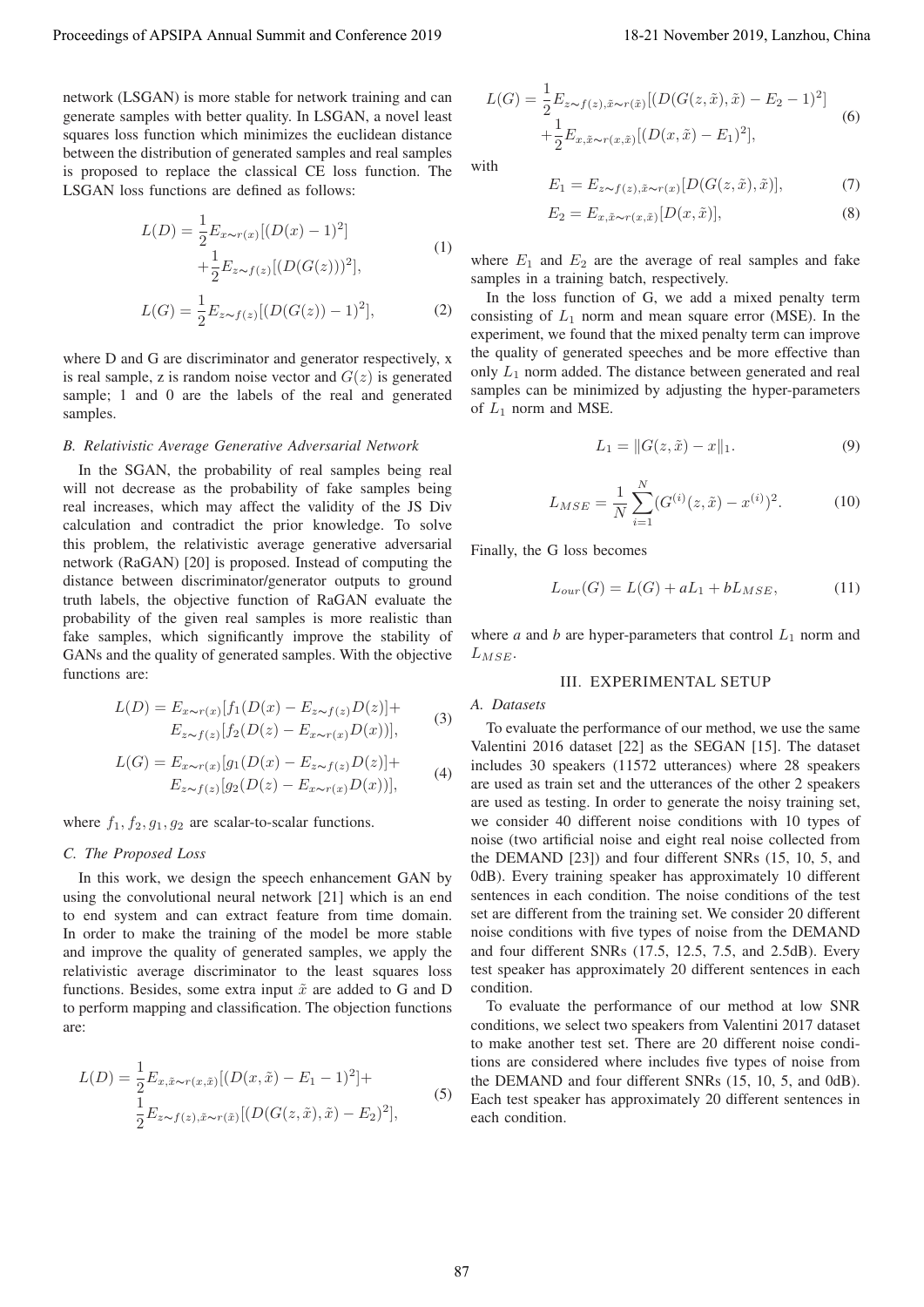

Fig. 1. (a) The G network is an encoder-decoder architecture. C and Z are the thought vector and the latent vector respectively. The arrow lines denote skip connections. (b) The D network has two input channels and we use VBN and LeakyReLU in it.



Fig. 2. Training process of GAN. The model trains the D network and the G network alternately until convergence and the parameters are updated by back propagation algorithm.

#### *B. Network Structure*

In this work, we use the similar structure mentioned in the SEGAN [15]. As shown in Fig. 1 (a), we use a fully convolutional auto-encoder as the G network, which performs the enhancement. The G network includes 22 one-dimensional strided convolutional layers with parametric rectified linear units (PReLU) as activation. The filter-width of each layer is set as 31 and the stride is set as two. For GAN training, strided convolution is more stable than other pooling methods. In encoding stage, the dimensions of each layer (samples $\times$ feature maps) are 16348×1, 8192×16, 4096×32, 2048×32, 1024×64,  $512\times64$ ,  $256\times128$ ,  $128\times128$ ,  $64\times256$ ,  $32\times256$ ,  $16\times512$  and  $8\times1024$ . The decoding stage is the mirroring process of the encoding stage with the same number of filters and network parameter configurations. Besides, skip connections are added in G network to pass fine-grained information of speech to the decoding stage.

The D network is typically a binary classifier which has the similar one-dimensional strided convolution structure as the G's encoding stage (Fig. 2 (b)). However, D network has two input channels and it uses Virtual Batch Normalization (VBN) [24] in convolutional layer before Leaky ReLUs. In the last activation layer there is an additional one-dimensional convolution layer with one filter of width one, which can reduce the amount of parameters required for the final classification of neurons.

#### *C. Experimental Parameter Settings*

The model is trained for 100 epoch with RMSprop [25] and the learning rate is set as 0.0002, using an effective batch size of 100. Fig. 2 shows how GAN is trained. In the experiment, all original speeches should be down-sampled to 16kHz, and we use a sliding windows with 500 ms length (50% overlap) to extract chunks of speech samples. Each chunk has about 16384 samples. We also apply a high frequency pre-emphasis filter with a coefficient of 0.95 to all input speech samples. In additions, we set  $a = 100$  and  $b = 20$  in equation (11).

# IV. EXPERIMENTAL RESULTS

## *A. Objective Evaluation*

To evaluate the performance of our method we compute the following objective measures: Perceptual Evaluation of Speech Quality (PESQ) [26]; MOS prediction of the signal distortion attending only to the speech (CSIG) [27]; MOS Prediction of the intrusiveness of background noise (CBAK) [27]; MOS of prediction of the overall effect (COVL) [27]; Short-Time Objective Intelligibility (STOI) [28]. All metrics will test on the entire dataset and the higher values mean the better performance.

TABLE I Objective evaluation results comparing the baseline methods and Our method on Valentini 2016.

| Metric      | <b>Noisy</b> | Wiener | <b>SEGAN</b> | Ralsgan- $L_1$ | Ours   |
|-------------|--------------|--------|--------------|----------------|--------|
| <b>PESO</b> | 1.97         | 2.22   | 2.16         | 2.2483         | 2.2646 |
| <b>CSIG</b> | 3.35         | 3.23   | 3.48         | 3.5361         | 3.5707 |
| <b>CBAK</b> | 2.44         | 2.68   | 2.94         | 2.9821         | 2.9475 |
| COVL        | 2.63         | 2.67   | 2.80         | 2.8721         | 2.8313 |
| <b>STOI</b> | 0.9210       | 0.9144 | 0.9250       | 0.9270         | 0.9316 |

Table I shows the objective evaluation results of different speech enhancement methods on Valentini 2016 dataset. We can observe that our method has higher PESQ and STOI scores than other baseline methods. Comparing with SEGAN and Wiener, the PESQ of our method increases 4.8% and 2%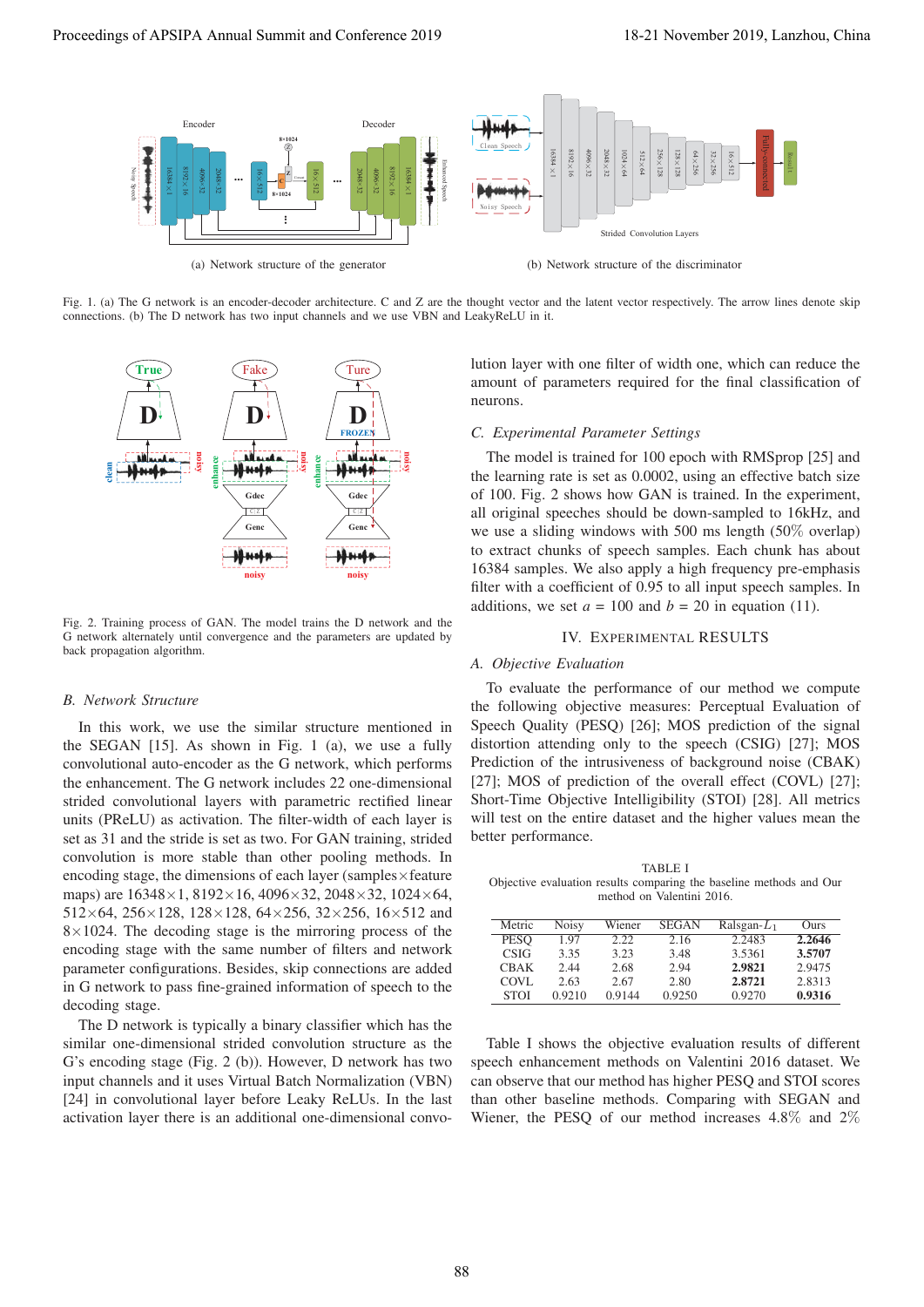

Fig. 3. PESQ and STOI results on Valentini 2017 at different SNR conditions.

TABLE II Objective evaluation results comparing the baseline methods and Our method on Valentini 2017.

| Metric      | <b>Noisy</b> | Wiener | <b>SEGAN</b> | Ralsgan- $L_1$ | Ours   |
|-------------|--------------|--------|--------------|----------------|--------|
| <b>PESO</b> | 1.3316       | 1.4797 | 1.4067       | 1.4603         | 1.4701 |
| <b>CSIG</b> | 2.1596       | 2.0579 | 2.5572       | 2.5396         | 2.5570 |
| CBAK        | 1.8189       | 1.8604 | 2.1325       | 2.1711         | 2.2599 |
| COVL        | 1.6650       | 1.6693 | 1.9253       | 1.9323         | 1.8955 |
| <b>STOL</b> | 0.7416       | 0.7345 | 0.7480       | 0.7427         | 0.7570 |



Fig. 4. CMOS box plot. The red central marks are the median, and the edges of the box are the 25th and 27th percentiles respectively. Positive values mean that our method is preferred

respectively, and it also slightly higher than Ralsgan- $L_1$  (Our method without MSE term). Table II shows the performances of different enhancement methods at low SNR conditions on Valentini 2017 dataset. It can be observed that our method performs slightly worse on PESQ than Wiener, but it has the highest STOI scores. Comparing with SEGAN and Ralsgan-<sup>L</sup>1, our method can get better PESQ and STOI scores. Overall, our method performs better than other baseline methods at low SNR conditions.

In order to evaluate the speech enhancement performances of our method in different noise level, we select PESQ and STOI as assessment criteria. The experimental results on Valentini 2017 are shown in Fig.3. It can be observed that our method has higher score on PESQ compared with other three baseline methods when the SNR below 10dB. Especially, our method has a 2.9% and 2.2% improvement at 0 dB compared with Wiener and SEGAN on PESQ respectively, and it also performs slightly better than Ralsgan- $L_1$ . In addition, our method always has better performance on STOI at different SNR conditions compared with other three baseline methods. These two experiments show that our method can obtain good performance at low SNR conditions.

TABLE III Subjective evaluation results comparing the baseline methods and Our method on Valentini 2017.

|              |      |      | Metric Noisy Wiener SEGAN Ralsgan- $L_1$ Ours |      |
|--------------|------|------|-----------------------------------------------|------|
| $MOS = 1.73$ | 2.84 | 3.74 | 3.91                                          | 3.96 |

#### *B. Subjective Evaluation*

Subjective evaluation is a perceptual test which has a total of 16 listeners with 20 different sentences from Valentini 2017 dataset. We will give five forms (Noisy signal, Wiener-enhanced signal, SEGAN-enhanced signal, Ralsgan- $L_1$ -enhanced signal and Our method enhanced signal) of speech files for each sentence randomly. The listeners use a scale from 1 to 5 to evaluate the overall quality and we calculate the average score as the final score for each method. In Table III, we can observe that our method has better perceived quality than other baseline methods.

Moreover, we calculate comparative MOS (CMOS) by subtracting the MOS of the two compared methods, describing which speech enhancement method the listener prefers to. Fig. 4 shows how the speech enhanced by our method are preferred. More specifically, compared with SEGAN system, 65% of the cases prefer our method, and 27.5% prefer SEGAN. Compared with Ralsgan- $L_1$ , 42.5% of the cases prefer our method and 37.5% prefer Ralsgan- $L_1$  (no preference in 20% of the case).